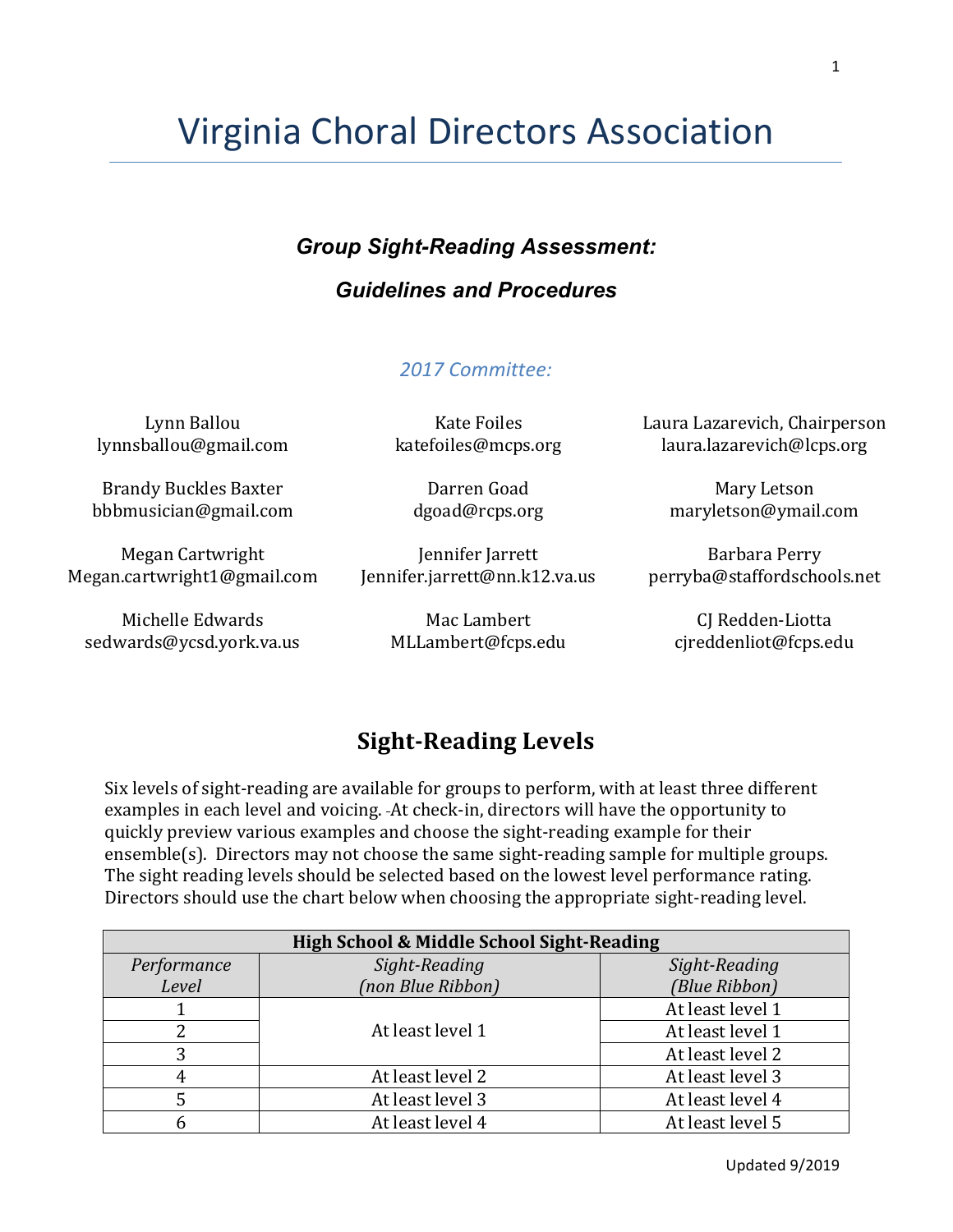## **Sight-Reading Procedure with Script**

After the ensemble has received the sight-reading exercise from the assistant, the adjudicator will read the following:

"Welcome to the sight-reading portion of your district performance assessment. *Please keep your sight-reading exercise face-down until I tell you to turn it over to begin.* You will have two minutes to study the sight-reading after your director establishes the tonality. During the study period, you may sing alone, with one another, *or* in sections per your director's instructions. However, you may not demonstrate TO *one another. Student use of personal devices is prohibited."* 

The judge will then ask the director if they have questions about the procedures. Barring none, the judge will instruct the director and students to turn over the exercise and establish tonality. Time begins once the ensemble completes the establishment of tonality.

#### **Two Minutes Pass**

"Time. Your director may establish the tonality again before you begin your sight*reading."*

Upon completion of the exercise, the judge will ask the director if they would like to use the initial performance for judging. If they do not, continue the script.

 *"You will have two additional minutes to study the sight-reading after your director establishes the tonality."* 

Time begins once the ensemble completes the establishment of tonality or once the ensemble begins studying the sight-reading.

#### **Two Minutes Pass**

"Time. Your director may establish the tonality again before you begin your sight*reading."*

Following the judged performance, the judge will thank the ensemble and collect the exercise, if using paper copies.

"Thank you. Please wait until we have collected all the sight-reading forms before you *exit the room."*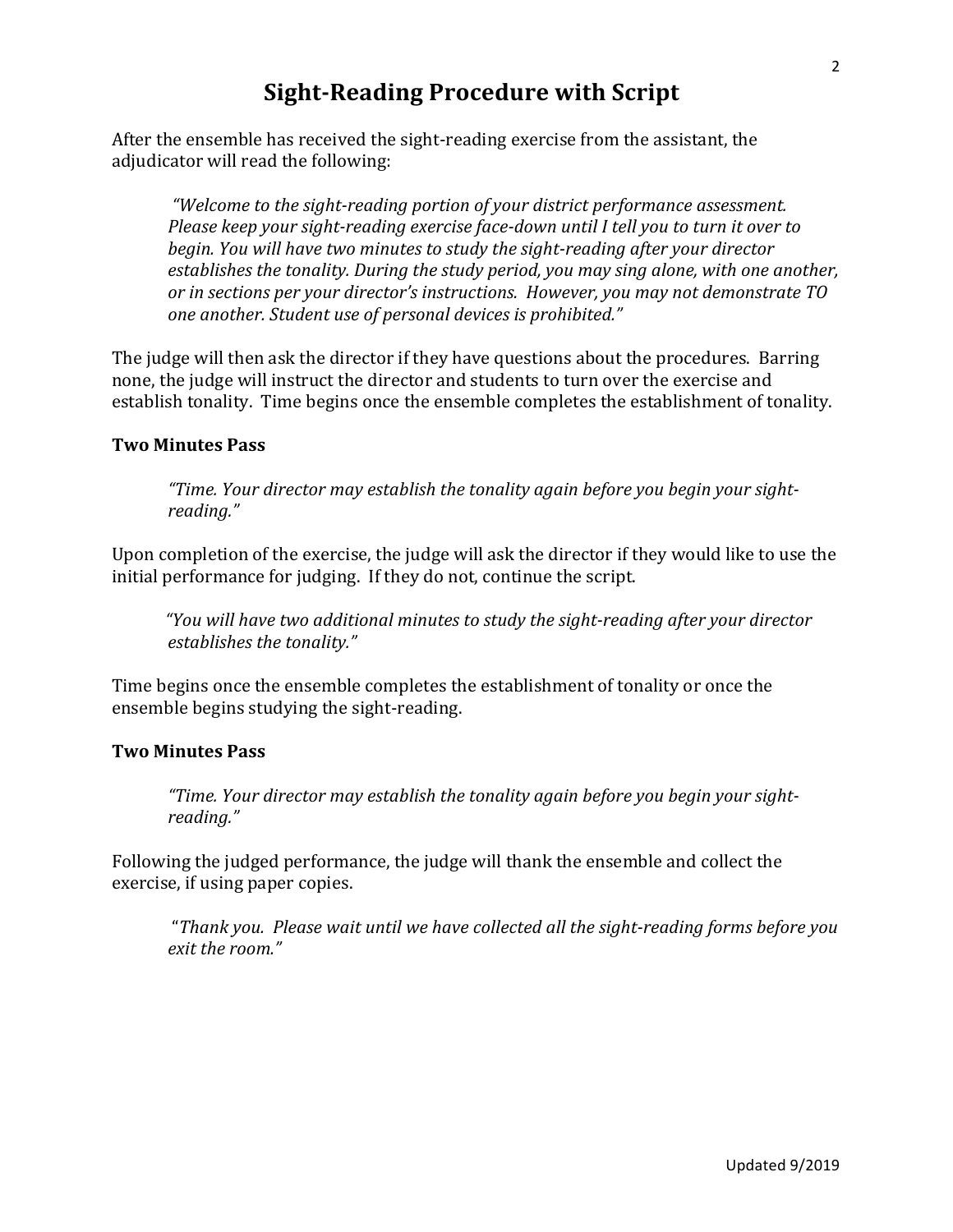| Event/Time<br><b>Elapse</b>                                                                                         | The Director May: (in any order)                                                                                                                                                                                                                                                                                                                                                                                                                                                                                                                                                                                                                                                                                                                                                                                                                                                                                                                                | <b>Students may: (in any</b><br>order)                                                                                                                                                                                                                                                                                                                                                                                                                                                                                                                                                      | The Director May Not:                                                                                                                                                                                                                                                                                                                                                                                                                                                                      |
|---------------------------------------------------------------------------------------------------------------------|-----------------------------------------------------------------------------------------------------------------------------------------------------------------------------------------------------------------------------------------------------------------------------------------------------------------------------------------------------------------------------------------------------------------------------------------------------------------------------------------------------------------------------------------------------------------------------------------------------------------------------------------------------------------------------------------------------------------------------------------------------------------------------------------------------------------------------------------------------------------------------------------------------------------------------------------------------------------|---------------------------------------------------------------------------------------------------------------------------------------------------------------------------------------------------------------------------------------------------------------------------------------------------------------------------------------------------------------------------------------------------------------------------------------------------------------------------------------------------------------------------------------------------------------------------------------------|--------------------------------------------------------------------------------------------------------------------------------------------------------------------------------------------------------------------------------------------------------------------------------------------------------------------------------------------------------------------------------------------------------------------------------------------------------------------------------------------|
| First and<br>Second Study<br>Period/<br>120 seconds                                                                 | • Establish tonality using piano<br>and/or voice<br>• Establish tonality by having the<br>ensemble sing scales, patterns,<br>and/or progression.<br>• Provide students with starting<br>pitch(es.) Directors may sing<br>solfege and/or demonstrate<br>Curwen/Kodaly hand signs for the<br>starting pitch(es) only.<br>• Set and/or keep tempo by<br>snapping, tapping, clapping,<br>counting, or conducting basic beat<br>patterns.<br>· Allow the ensemble to chant<br>through rhythms in the example in<br>its entirety before the run-through<br>or second study period, but only<br>once. There is to be no stopping<br>during the chanting, nor is there to<br>be group chanting of only select<br>measures.<br>• Verbally identify errors without<br>specific pitch, intervallic, or<br>rhythmic information (See<br>Appendix C for additional<br>explanation of verbal coaching.)<br>• Use their own timer or ask the<br>adjudicator for time remaining | • Chant, clap, or sing<br>individually, in groups, in<br>sections, or as an ensemble<br>with student leadership.<br>Students may sing with one<br>another, but not<br>demonstrate to one<br>another. (i.e., individual<br>students cannot teach the<br>entire ensemble)<br>• Students may rehearse the<br>entire example or<br>individual sections within<br>the example.<br>• Speak to other members of<br>the ensemble to answer<br>questions or clarify<br>uncertainties<br>· Use rhythmic syllables,<br>solfege, numbers, or<br>neutral syllables.<br>• Use Curwen/Kodaly hand<br>signs | • Demonstrate rhythms<br>or pitches (snap, tap,<br>clap, hum, or sing)<br>except to establish<br>tonality<br>• Mouth along with<br>rhythmic syllables,<br>solfege, or numbers.<br>· Use Curwen/Kodaly<br>hand signs, except<br>during the<br>establishment of<br>tonality and giving<br>beginning pitches.<br>(Students may use<br>hand signs).<br>• Rehearse areas of<br>difficulty<br>• Facilitate a run<br>through of the sight<br>reading example in its<br>entirety with the<br>choir |
| Run-<br>Through/<br>Time elapsed<br>and Final<br>Performance<br>(Minimum<br>tempo<br>quarter note<br>$= 60$ bpm $)$ | • Establish tonality using piano<br>and/or voice<br>• Establish tonality by having the<br>ensemble sing scales, patterns,<br>and/or progressions.<br>• Provide students with starting<br>pitch(es.) Directors may sing<br>solfege and/or demonstrate<br>Curwen/Kodaly hand signs for the<br>starting pitch(es) only.<br>• Set tempo and keep the ensemble<br>together by snapping, tapping,<br>clapping, counting, or conducting.<br>• Have the ensemble sing the<br>exercise without stopping                                                                                                                                                                                                                                                                                                                                                                                                                                                                  | • Sing scales, patterns,<br>and/or progressions as an<br>ensemble to establish<br>tonality<br>• Sing the exercise without<br>stopping<br>· Use Curwen/Kodaly hand<br>signs                                                                                                                                                                                                                                                                                                                                                                                                                  | • Sing along with the<br>ensemble<br>• Mouth along with<br>rhythmic syllables,<br>solfege, or numbers.<br>· Use Curwen/Kodaly<br>hand signs<br>• Give students any<br>verbal cues once they<br>have begun singing                                                                                                                                                                                                                                                                          |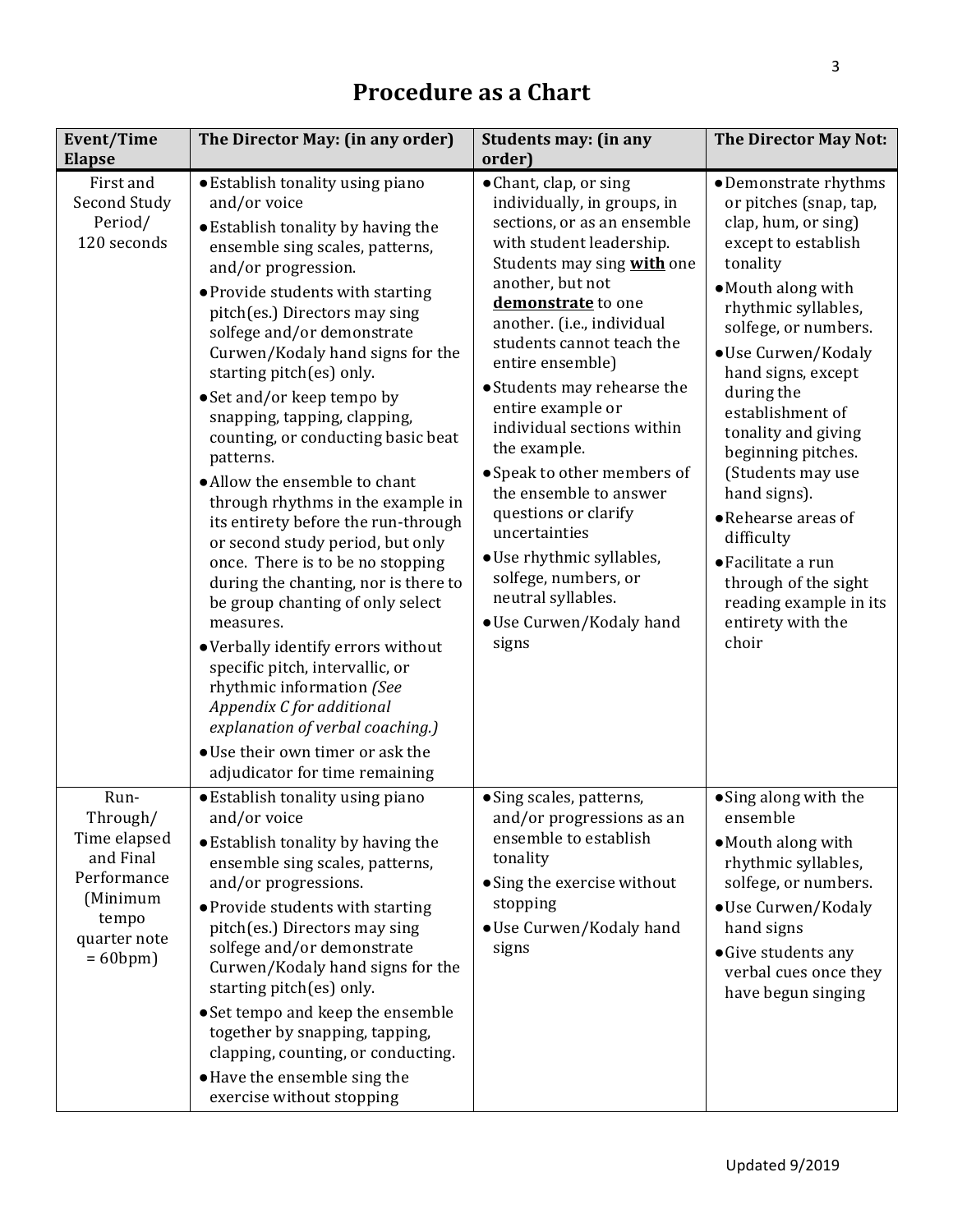# **Middle School Sight-Reading Levels**

|                                                                                             | <b>Level 1</b>        | <b>Level 2</b>       | <b>Level 3</b>            | Level 4              | <b>Level 5</b>                         |  |  |
|---------------------------------------------------------------------------------------------|-----------------------|----------------------|---------------------------|----------------------|----------------------------------------|--|--|
| Length                                                                                      |                       | 8 measures           |                           |                      |                                        |  |  |
| <b>Tonality</b>                                                                             |                       | C, E-Flat, F         |                           |                      | C, E-Flat, F, D                        |  |  |
|                                                                                             |                       |                      | Begins and ends on low do |                      | Starts on do, mi,                      |  |  |
|                                                                                             |                       |                      |                           |                      | or sol and ends                        |  |  |
|                                                                                             |                       |                      |                           |                      | on do or mi. (One                      |  |  |
|                                                                                             |                       |                      |                           |                      | voice should                           |  |  |
|                                                                                             |                       |                      |                           |                      | begin/end on do)                       |  |  |
| <b>Voicing</b>                                                                              | Unison                |                      | 2-part (SA,TB)            | 2-part (SA,TB)       | 3-part                                 |  |  |
|                                                                                             |                       |                      |                           | or 3-part            | (SSA, TTB, SAB)                        |  |  |
|                                                                                             |                       |                      |                           | (SSA, TTB,           |                                        |  |  |
|                                                                                             |                       |                      |                           | SAB)                 |                                        |  |  |
| Range                                                                                       | $do$ -sol             |                      |                           | low ti to la         |                                        |  |  |
| <b>Melody</b>                                                                               |                       |                      | Diatonic (no accidentals) |                      |                                        |  |  |
|                                                                                             | <b>Stepwise</b>       | Stepwise             | Stepwise                  |                      | Will include tonic triad skips, in any |  |  |
|                                                                                             | motion                | motion and           | motion and at             | order                |                                        |  |  |
|                                                                                             |                       | one instance of      | least two                 |                      |                                        |  |  |
|                                                                                             |                       | the tonic triad      | instances of              |                      |                                        |  |  |
|                                                                                             |                       | (ascending low       | the tonic triad           |                      |                                        |  |  |
|                                                                                             |                       | do-mi-so)            | (ascending low            |                      |                                        |  |  |
|                                                                                             |                       |                      | do-mi-so)                 |                      |                                        |  |  |
| <b>Meter</b>                                                                                |                       | 4/4                  |                           | 4/4, 3/4             |                                        |  |  |
| Rhythm                                                                                      | Whole notes           | <b>Same as Level</b> | <b>Same as Level</b>      | <b>Same as Level</b> | Same as Level 4,                       |  |  |
|                                                                                             | Half                  | 1, add:              | 2, add:                   | 3, add:              | add:                                   |  |  |
|                                                                                             | notes/rests           | Dotted half          | Two pairs of              | No more than         | No more than one                       |  |  |
|                                                                                             | Quarter               | notes/rest           | <b>Eighth notes</b>       | four pairs of        | instance of the                        |  |  |
|                                                                                             | notes/rests           | Two pairs of         | per part                  | <b>Eighth notes</b>  | Dotted quarter                         |  |  |
|                                                                                             | No more than          | Eighth notes         |                           | per part             | note followed by                       |  |  |
|                                                                                             | two pairs of          | (may be on           |                           |                      | an Eighth note in                      |  |  |
|                                                                                             | <b>Eighth notes</b>   | repeated pitch       |                           |                      | each part                              |  |  |
|                                                                                             | on a repeated         | or stepwise)         |                           |                      |                                        |  |  |
|                                                                                             | pitch                 |                      |                           |                      |                                        |  |  |
|                                                                                             | <b>No Syncopation</b> |                      |                           |                      |                                        |  |  |
| Rhythmic possibilities are only indicative of what could potentially be seen in an example. |                       |                      |                           |                      |                                        |  |  |
| Eighth notes will not begin or end an example, or fall after a rest.                        |                       |                      |                           |                      |                                        |  |  |

- ANY Sight-Reading example may be performed in an alternate key to accommodate for vocal range. If the director chooses to establish a key other than the one given, they must notify the judge prior to the first performance.
- Not all listed key signatures may be available.
- For unison examples, the example will be written in treble and bass clef on the same page/slide.
- For 2-part examples, SA and TB will be provided on the same page/slide, with ST being the same and AB being the same.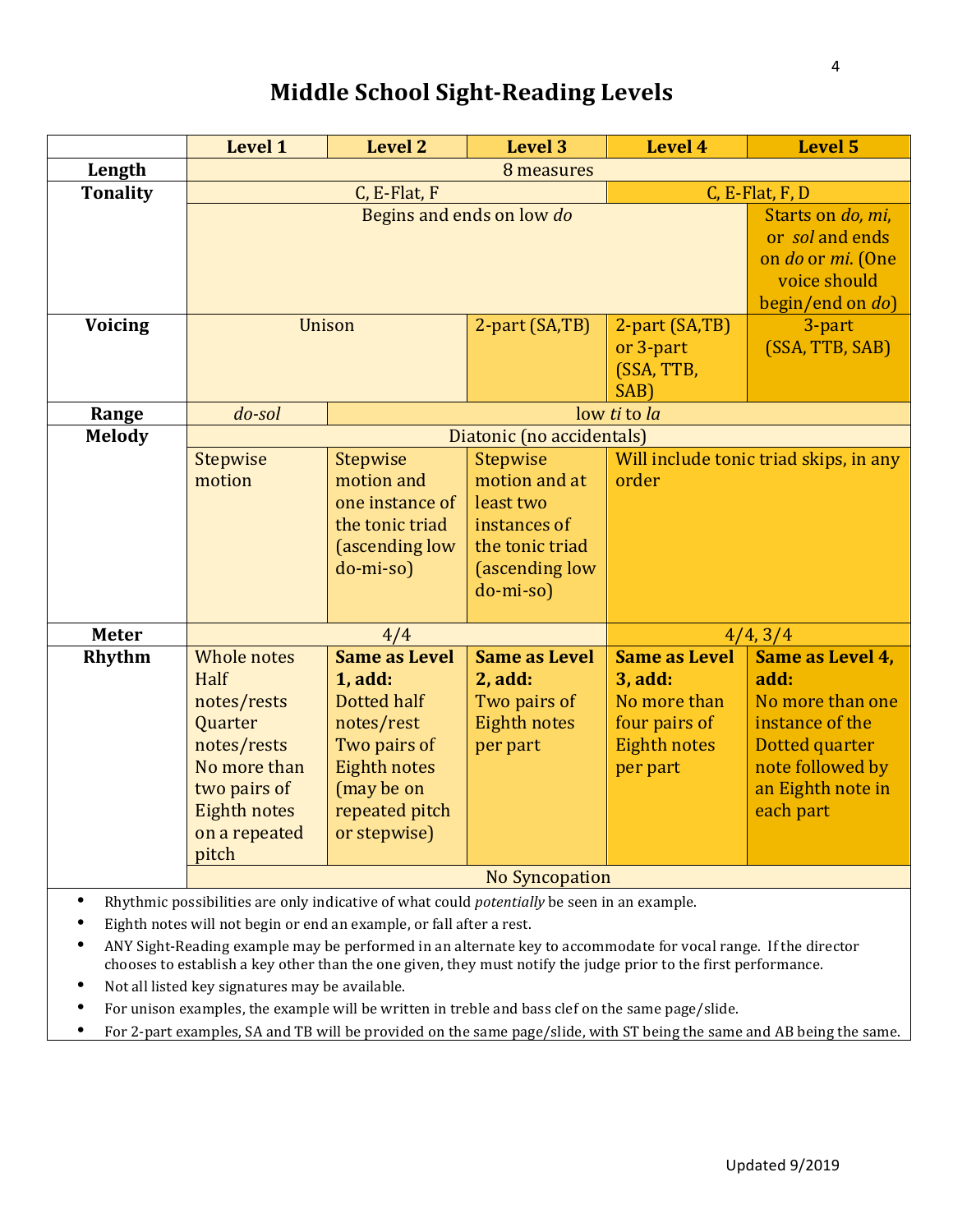# **High School Sight-Reading Levels**

|                 | Level 1                                                                                                                           | <b>Level 2</b>                                                                                                                                                  | <b>Level 3</b>                                                                                                             | Level 4                                                                                                                                      | <b>Level 5</b>                                                                                                                                                            | Level 6                                                                                                                                                     |
|-----------------|-----------------------------------------------------------------------------------------------------------------------------------|-----------------------------------------------------------------------------------------------------------------------------------------------------------------|----------------------------------------------------------------------------------------------------------------------------|----------------------------------------------------------------------------------------------------------------------------------------------|---------------------------------------------------------------------------------------------------------------------------------------------------------------------------|-------------------------------------------------------------------------------------------------------------------------------------------------------------|
| Length          | 8 measures                                                                                                                        |                                                                                                                                                                 |                                                                                                                            |                                                                                                                                              |                                                                                                                                                                           |                                                                                                                                                             |
| <b>Tonality</b> | C, E-flat, F                                                                                                                      |                                                                                                                                                                 |                                                                                                                            | C, F, E-Flat, D                                                                                                                              |                                                                                                                                                                           |                                                                                                                                                             |
|                 | Starts and<br>ends on low do                                                                                                      | Starts and ends<br>on low do or mi<br>(One voice                                                                                                                | Starts and ends on do, mi, or sol<br>(One voice should begin/end on do)                                                    |                                                                                                                                              |                                                                                                                                                                           |                                                                                                                                                             |
|                 |                                                                                                                                   | should begin/<br>end on do)                                                                                                                                     |                                                                                                                            |                                                                                                                                              |                                                                                                                                                                           |                                                                                                                                                             |
| Voicing         | Unison                                                                                                                            | 2-part<br>(SA, TB)                                                                                                                                              | 3-part or 4-part (SSA, TTB, SAB, or SSAA, TTBB, SATB)                                                                      |                                                                                                                                              |                                                                                                                                                                           |                                                                                                                                                             |
| Range           |                                                                                                                                   | low ti-la<br>4 Part - Sop: B flat 3 - E5, Alto: A flat 3 - C5, Ten: C3 - E4,<br>Bass: $A2 - C4$<br>3 Part - Sop and Alto: same as above, Baritone: C3 - D4      |                                                                                                                            |                                                                                                                                              |                                                                                                                                                                           |                                                                                                                                                             |
| <b>Melody</b>   |                                                                                                                                   | Include fi and si<br>Diatonic (no accidentals)<br>(approached<br>and departed<br>stepwise)                                                                      |                                                                                                                            |                                                                                                                                              |                                                                                                                                                                           |                                                                                                                                                             |
|                 | Stepwise<br>motion and<br>one instance of<br>the tonic triad<br>(ascending<br>low do-mi-so)                                       | <b>Same as Level</b><br>1, add:<br>Multiple<br>instances of the<br>tonic triad<br>(ascending low<br>do-mi-so)                                                   | Same as<br>Level 2, add:<br><b>Tonic triad</b><br>skips (in any<br>order)                                                  | <b>Same as Level</b><br>3, add:<br>Ascending<br>Skips: R-F, F-L,<br>$S-T$ , $D-F$ , $S-D$<br>Descending<br>Skips: R-T, F-R,<br>$F-D$ , $D-S$ | <b>Same as Level</b><br>4, add:<br>Ascending or<br>Descending<br>Skips: All<br>major and<br>minor 3rds,<br>$R-S, R-L$                                                     | <b>Same as Level</b><br><b>5, add:</b><br><b>Ascending or</b><br><b>Descending</b><br>Skips: All major<br>or minor 3rds,<br>perfect 4ths or<br>perfect 5ths |
| Meter           | 4/4                                                                                                                               |                                                                                                                                                                 |                                                                                                                            | 4/4, 3/4                                                                                                                                     |                                                                                                                                                                           | 4/4, 3/4, 6/8                                                                                                                                               |
| Rhythm          | Whole notes<br>Dotted half<br>notes/rest<br>Half<br>notes/rests<br>Quarter<br>notes/rests<br><b>Paired Eighth</b><br><b>Notes</b> | <b>Same as Level</b><br>1, add:<br>Eighth notes<br>No more than<br>one instance of<br>a Dotted<br>quarter note<br>followed by an<br>Eighth note in<br>each part | Same as Level 2, add:<br>No more than two instances of<br>a Dotted quarter note followed<br>by an Eighth note in each part |                                                                                                                                              | <b>Same as Level</b><br>4, add:<br>groups of four<br>sixteenth<br>notes (not<br>more than 1<br>per part)<br>repeated or<br>stepwise,<br>entered and<br>exited<br>stepwise | <b>Same as Level</b><br><b>6, add:</b><br><b>Sixteenth notes</b><br>In $4/4$ : E-SS, SS-<br>E<br>In $6/8$ : SS-SS-E,<br>E-SS-SS, SS-SS-<br>SS               |
|                 | No Syncopation                                                                                                                    |                                                                                                                                                                 |                                                                                                                            | Syncopation is<br>possible                                                                                                                   | Instances of syncopation will be<br>separated from sixteenth notes                                                                                                        |                                                                                                                                                             |

- Rhythmic possibilities are only indicative of what could *potentially* be seen in an example.
- ANY Sight-Reading example may be performed in an alternate key to accommodate for vocal range. If the director chooses to establish a key other than the one given, they must notify the judge prior to the first performance.
- Not all listed key signatures may be available.
- In 3 part voicing, the Tenor 2 range of TTB will be the same as the Baritone range of SAB.
- All skips of a P4 or greater resolve stepwise.
- For unison examples, the example will be written in treble and bass clef on the same page/slide.
- For 2-part examples, SA and TB will be provided on the same page/slide, with ST being the same and AB being the same.

5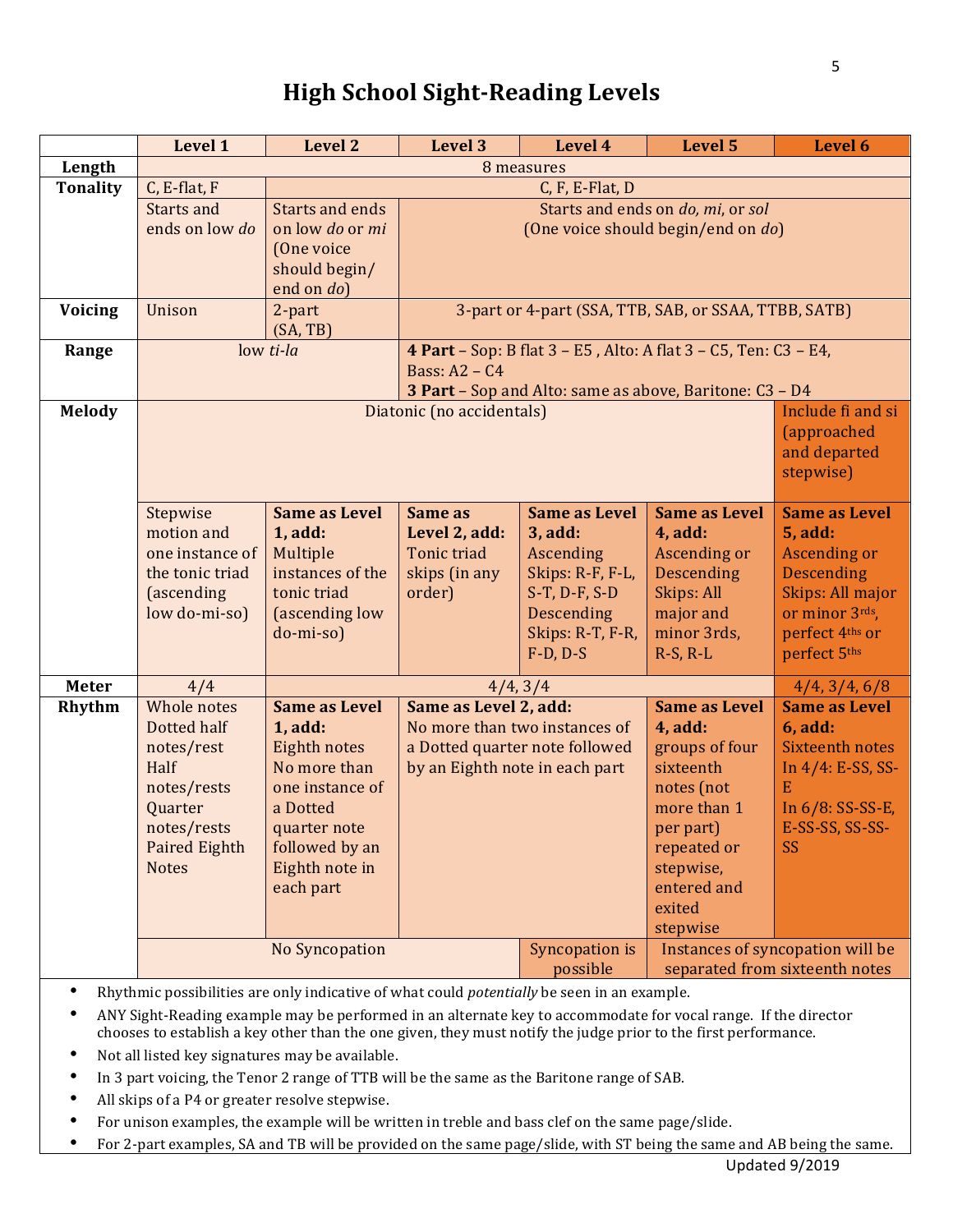## **Appendix A VCDA District Performance Assessment Sight-Reading Committee**

In 2011, the VCDA District Assessment Sight-Reading Committee met to develop an initial plan for common state-wide criteria. In 2013, the expanded committee met to revise the standards, procedures, and scoring. The following is what this committee submitted: The plan developed for school years from 2011 to 2014:

- For school year 2011-2012: These guidelines would apply ONLY to groups attempting to obtain Blue Ribbon status.
- For school year 2012-2013: all performing ensembles would be required to sightread, regardless of Blue-Ribbon attainment, following the same guidelines.
- For school year 2013-2014: all schools would be required to sight-read and the standards for each of the four levels would be more rigorous, including, but not limited to, additional length, more difficult rhythms and skips, more voicings, etc.

In years following 2014, revision will take place every three years by a committee made of one member of the executive board, appointed by the VCDA President, and three district representatives. This committee will solicit suggestions from districts following their Performance Assessment and will make, if appropriate, suggestions to the VCDA body for revisions. In 2019, the sight reading committee surveyed the state in order to make adjustments to the document that would better suit the VCDA membership. An updated document, voted on at the November 2019 VCDA meeting, includes the committee's recommendation to not form a new committee until Spring 2021, thus allowing two years to pass using the approved revisions.

## *2013-2014 Committee:*

Dr. Dwight Bigler dbigler@vt.edu

Alicia Brodt brodtar@pwcs.edu

Jeremy Craft, Chairperson jcraft@bedford.k12.va.us

Joe Eveler joeeveler@gmail.com

Melvin Goodwyn mmgoodwyn@gmail.com

> Raejie Harman rharman@bvps.org

Mike Horanski MTHoranski@fcps.edu

Missy McGunigal McGunigM@frederick.k12.va.us

Debby Proctor debmproctor@yahoo.com

Thomas J. Sauber, tsauber@iwcs.k12.va.us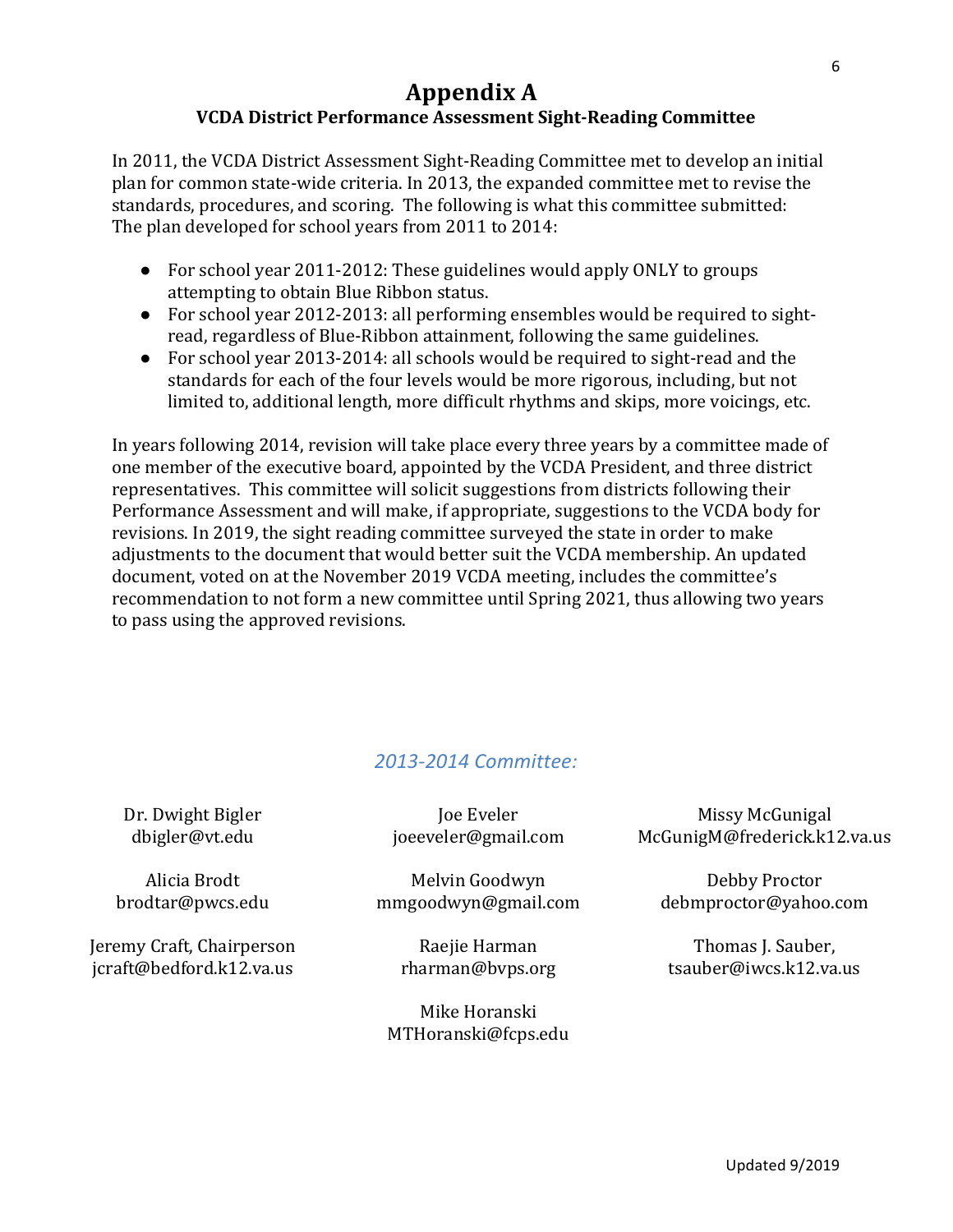## **Appendix B Alternate Script for LCD Projection of Sight-Reading**

# **Sight-Reading Procedure with Script**

After the ensemble has entered the room, the adjudicator will read the following:

*"Welcome to the sight-reading portion of your district performance assessment. You* will have two minutes to study the sight-reading after your director establishes the *tonality.* During the study period, you may sing alone, with one another, or in sections *per your director's instructions. However, you may not demonstrate TO one another. Student use of personal devices is prohibited."* 

The judge will then ask the director if they have questions about the procedures. Barring none, the judge will instruct the director to establish tonality and begin the study period. Time begins once the ensemble completes the establishment of tonality.

#### **Two Minutes Pass**

*"Time. Your director may establish the tonality again before you begin your sightreading."*

Upon completion of the exercise, the judge will ask the director if they would like to use the initial performance for judging. If they do not, continue the script.

*"You will have two additional minutes to study the sight-reading after your director establishes the tonality."* 

Time begins once the ensemble completes the establishment of tonality or once the ensemble begins studying the sight-reading.

#### **Two Minutes Pass**

"Time. Your director may establish the tonality again before you begin your sight*reading."*

Following the judged performance, the judge will thank the ensemble.

*"Thank you. Please wait until we have collected all the sight-reading forms before you exit the room."*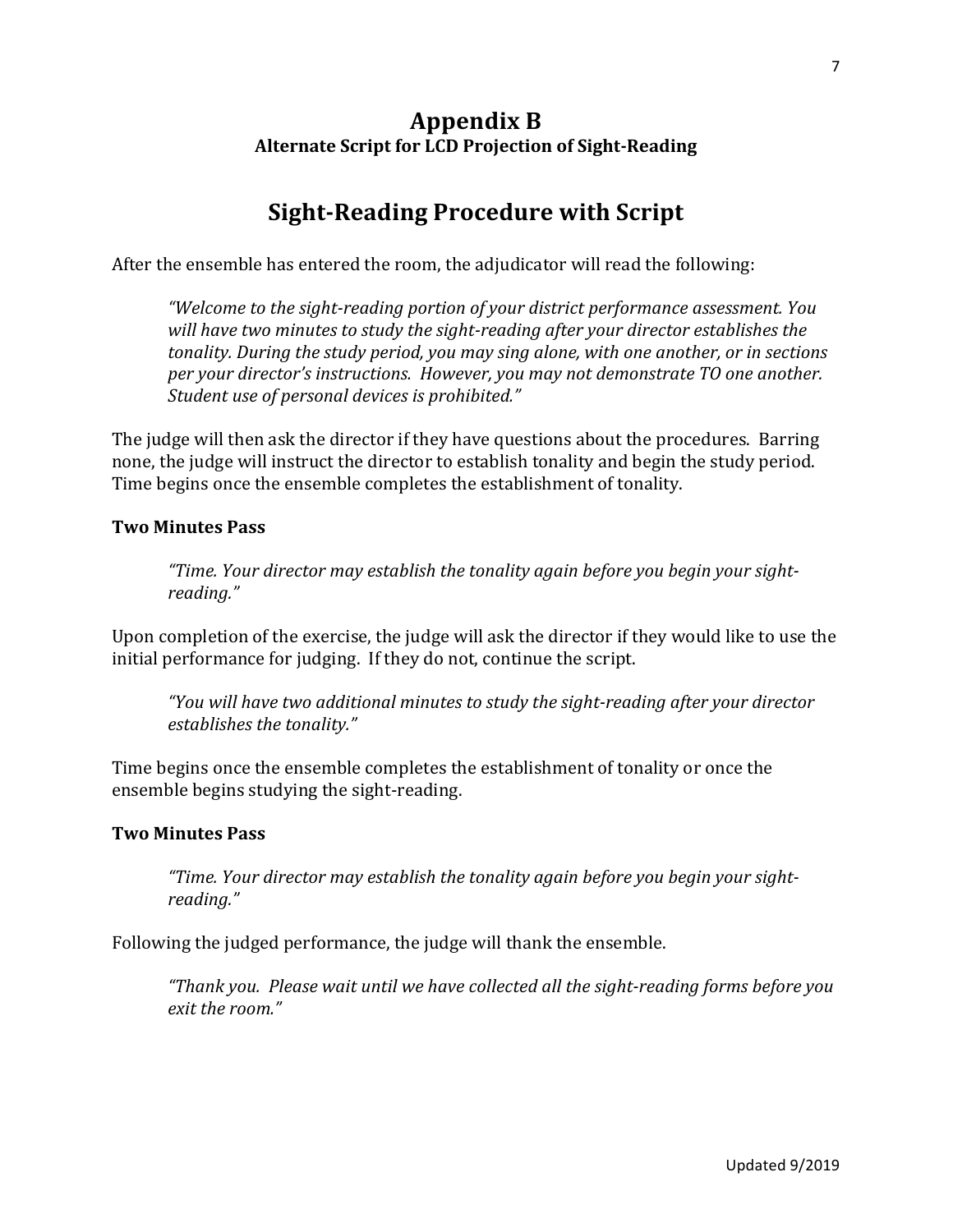The director may:

- Identify measures with difficult material, either pitch or rhythmic, in it without providing the solution to the problem
	- o "Students, please notice the tricky rhythms in the second measure."
	- $\circ$  "Students, there is a problem with a skip in the fourth measure."
- Indicate in which voice part the problem is-
	- $\circ$  "The altos need to be careful of one specific pitch in measure three."

The director may not:

- Provide pitch, interval or rhythmic solutions to any part of the sight-reading example.
	- $\circ$  "In the first measure, there is a skip from *do* to *fa*, please make that correction. You are singing *do* to *mi.*"
	- $\circ$  "Be careful of the eighth note rhythms in measure seven. Remember, to count eighth notes like one-and, two-and, three-and, four-and."
	- o "The third note in the last measure is *mi* not *re."*
- Practice with the students areas that are difficult or incorrect
	- $\circ$  "The pitches in measure three were incorrect, let's sing through it together."

**When judging**: The rule for verbal coaching is that teachers may not intentionally provide any answers for students during the entire process.

## **Appendix D Composition Expectations**

#### **Formatting**

- Header coding: Schooling level, Level #, Key (For example MS, Level 1, C Major)
- Landscape layout
- Measures are numbered

#### **Compositional Expectations**

- Cadences
	- $\circ$  IV I
	- $\circ$  V I
	- $\circ$  No deceptive cadences
- No voice crossing, but voices may sing unison
- No meter changes within composition
- In examples with two or more parts, no more than 25% of the example is the same in two voice parts.